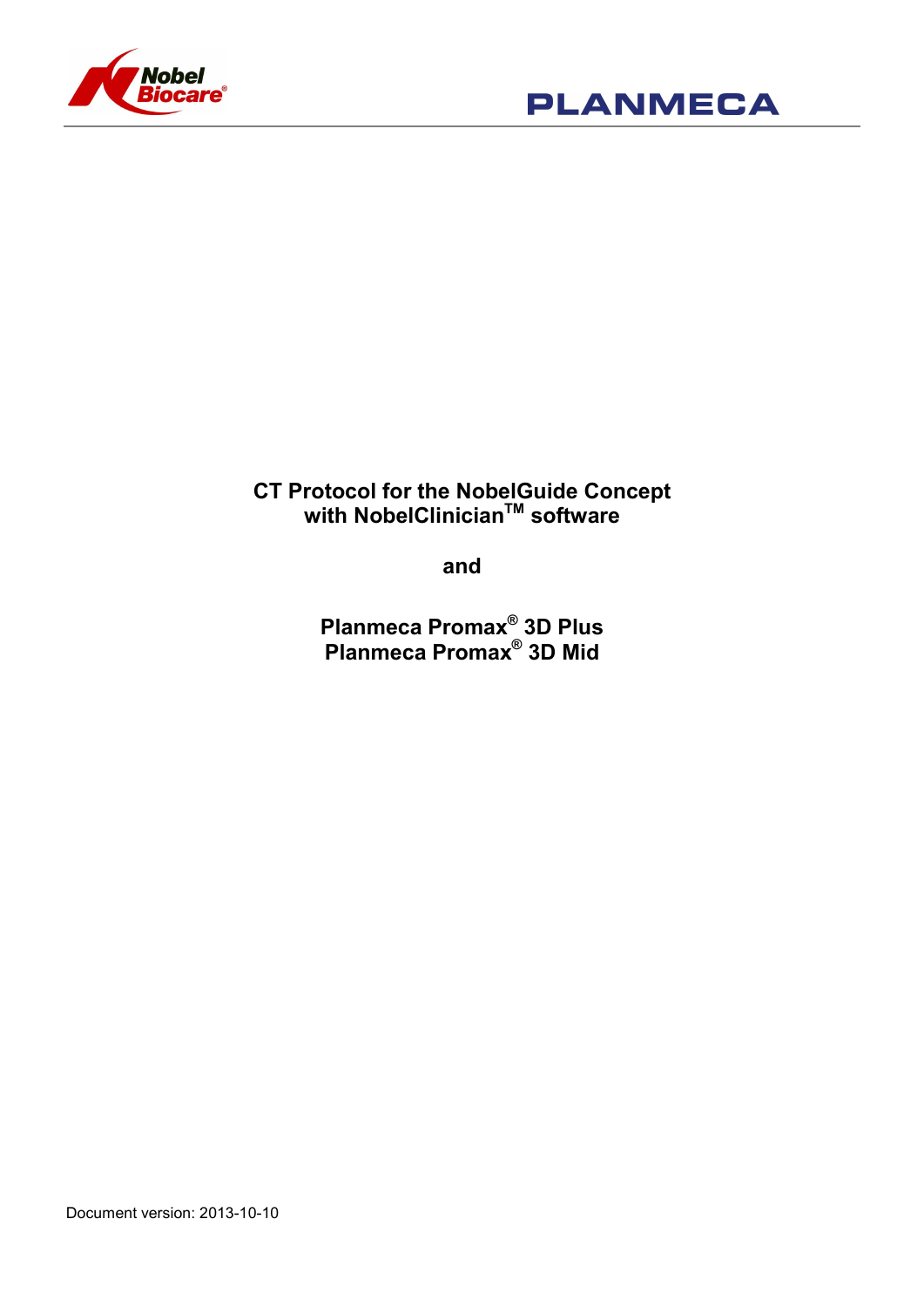

## **Planmeca scanner instructions**

## 1.1 Image Acquisition

Version Planmeca software: Planmeca Romexis version 2.7.0.R or newer Sensor serial number starting with letters TDV / TFM / TDMP / TFMP / TDVP / TFPP NOTE! Planmeca ProMax® 3D Plus requires Planmeca Romexis 3.3.0.R or newer.

#### 1.1.1 Calibration scan

| Sensor serial number     | TDV / TFM / TDVP / TFPP            | TDMP / TFMP                         |
|--------------------------|------------------------------------|-------------------------------------|
| Normal resolution        | $0.2 \text{ mm}$                   | $0.2 \text{ mm}$                    |
| kV, (adult, medium size) | 80 kV                              | 80 kV                               |
| mA, (adult, medium size) | $14 \text{ mA}$                    | $14 \text{ mA}$                     |
| Field Of View            | 90mm $\varnothing$ x 50 mm (Lower) | 100mm $\varnothing$ x 50 mm (Lower) |
| Scan time                | 18s                                | 18 <sub>s</sub>                     |
| <b>Slice Thickness</b>   | $0.2$ mm                           | $0.2$ mm                            |
| Imaging program          | Teeth                              | Teeth                               |
| Artefact removal setting | Low (default)                      | Low (default)                       |
| HU correction            | Off                                | Off                                 |

The phantoms/objects should be placed on top of Planmeca CBCT guide holder (part number 10030330) provided with the Planmeca ProMax® 3D Plus and Planmeca ProMax® 3D Mid.

NOTE! Bring the imaging arm as far to the front as possible, using the Positioning joystick on the Planmeca ProMax<sup>®</sup> 3D Mid, to be sure to get the whole object into the image.

For more information on the NobelGuide calibration object, please consult following sections of the NobelClinician Help Files in the software: My Office Module > Scanner Calibration.



## 1.1.2 Radiographic guide scan

| Sensor serial number     | TDV / TFM / TDVP / TFPP            | TDMP / TFMP             |
|--------------------------|------------------------------------|-------------------------|
| Normal resolution        | $0.2 \text{ mm}$                   | $0.2$ mm                |
| kV, (adult, medium size) | 80 kV                              | 80 kV                   |
| mA, (adult, medium size) | 14 mA                              | 14 mA                   |
| Field Of View            | 90mm $\varnothing$ x 50 mm (Lower) | 100mm Ø x 50 mm (Lower) |
| Scan time                | 18s                                | 18 <sub>s</sub>         |
| <b>Slice Thickness</b>   | $0.2 \text{ mm}$                   | $0.2$ mm                |
| Imaging program          | Teeth                              | Teeth                   |
| Artefact removal setting | Low (default)                      | Low (default)           |
| HU correction            | Off                                | Off                     |

The phantoms/objects should be placed on top of Planmeca CBCT guide holder (part number 10030330) provided with the Planmeca ProMax 3D Mid.

It is important to position the object in the middle of the FOV.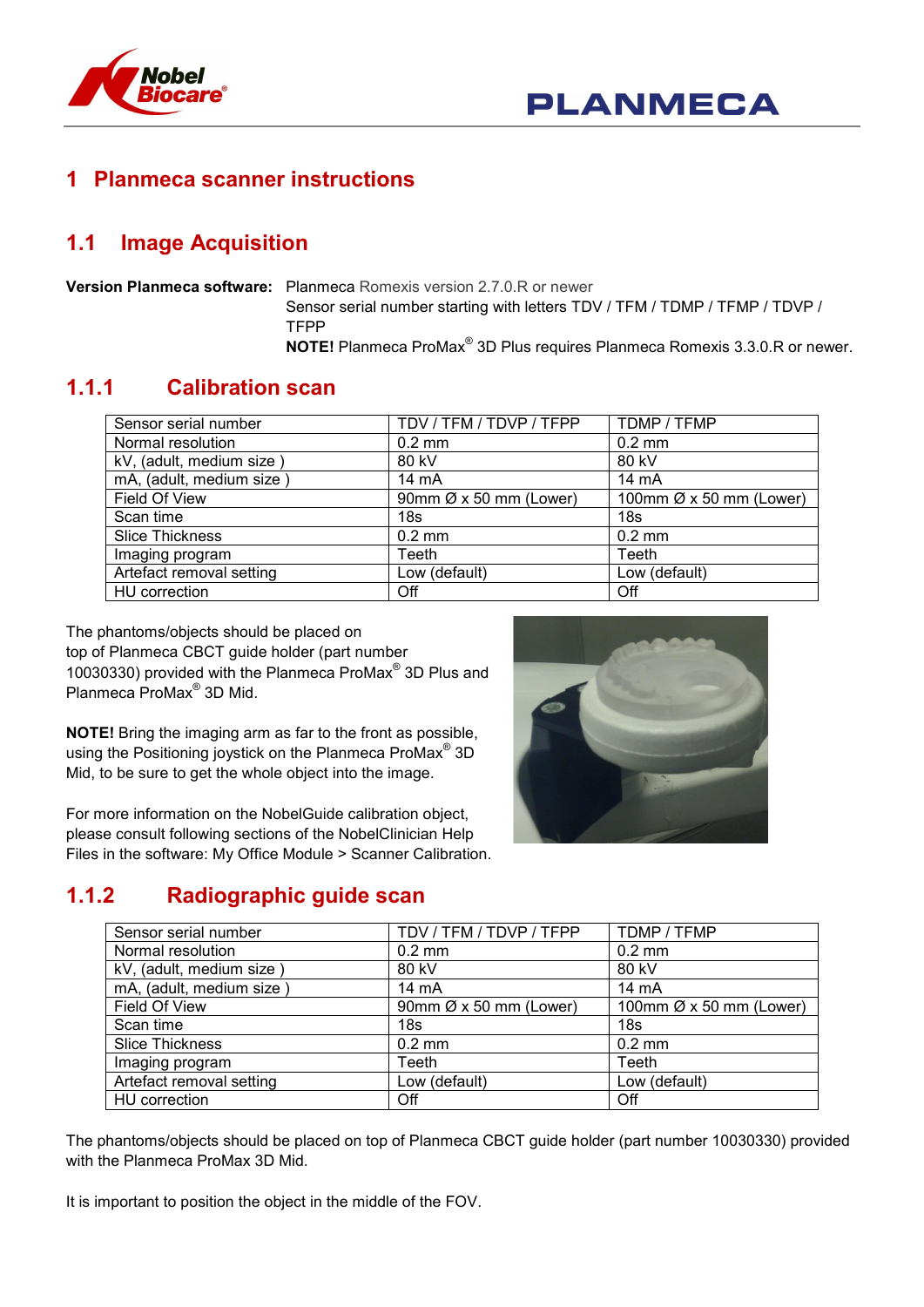

#### 1.1.3 Patient scan

| Sensor serial number     | TDV / TFM / TDVP / TFPP    | TDMP / TFMP      |
|--------------------------|----------------------------|------------------|
| Normal resolution        | $0.2 \text{ mm}$           | $0.2 \text{ mm}$ |
| kV, (adult, medium size) | 90 kV                      | 90 kV            |
| mA, (adult, medium size) | 12 mA                      | $12 \text{ mA}$  |
| Field Of View            | 90mm $\varnothing$ x 90 mm | 100mm Ø x 90 mm  |
| Scan time                | 18s                        | 18 <sub>S</sub>  |
| <b>Slice Thickness</b>   | $0.2$ mm                   | $0.2$ mm         |
| Imaging program          | Teeth                      | Teeth            |
| Artefact removal setting | Low (default)              | Low (default)    |

### 1.2 Export image from Planmeca Romexis

In Romexis 3D Module click the Export button in the Output group of the Main Toolbar.



Export the image with original resolution, 15bit Bit Depth and as a Set of Single Frame DICOM Files.

| Image Type<br>Single Multi Frame DICOM File<br>• Set of Single Frame DICOM Files<br><b>Export Type</b><br>Skip Launcher<br>Export image Only<br>Export image to CD/DVD<br>Export Viewer with Multiframe image<br>Create ISO image with Viewer & Multiframe | Options<br>Resolution<br>Orig 0,20 mm $\sim$<br><b>Bit Depth</b><br>$15 -$<br>Original Orientation<br>Include Nerves and Implants<br><b>Export Cropped</b><br>Anonymize<br>Include Proface (.PRO)<br>Include Proface (.OBJ) |
|------------------------------------------------------------------------------------------------------------------------------------------------------------------------------------------------------------------------------------------------------------|-----------------------------------------------------------------------------------------------------------------------------------------------------------------------------------------------------------------------------|
| Burn Viewer with DICOM File(s) on CD/DVD                                                                                                                                                                                                                   | Include IO-Scan                                                                                                                                                                                                             |
| Folder: C:\temp                                                                                                                                                                                                                                            | $\ddot{\phantom{a}}$                                                                                                                                                                                                        |
| File Name: NobelGuide                                                                                                                                                                                                                                      |                                                                                                                                                                                                                             |

Figure 1:Export settings for Romexis. Set the resolution according to the specifications in section 1.1.